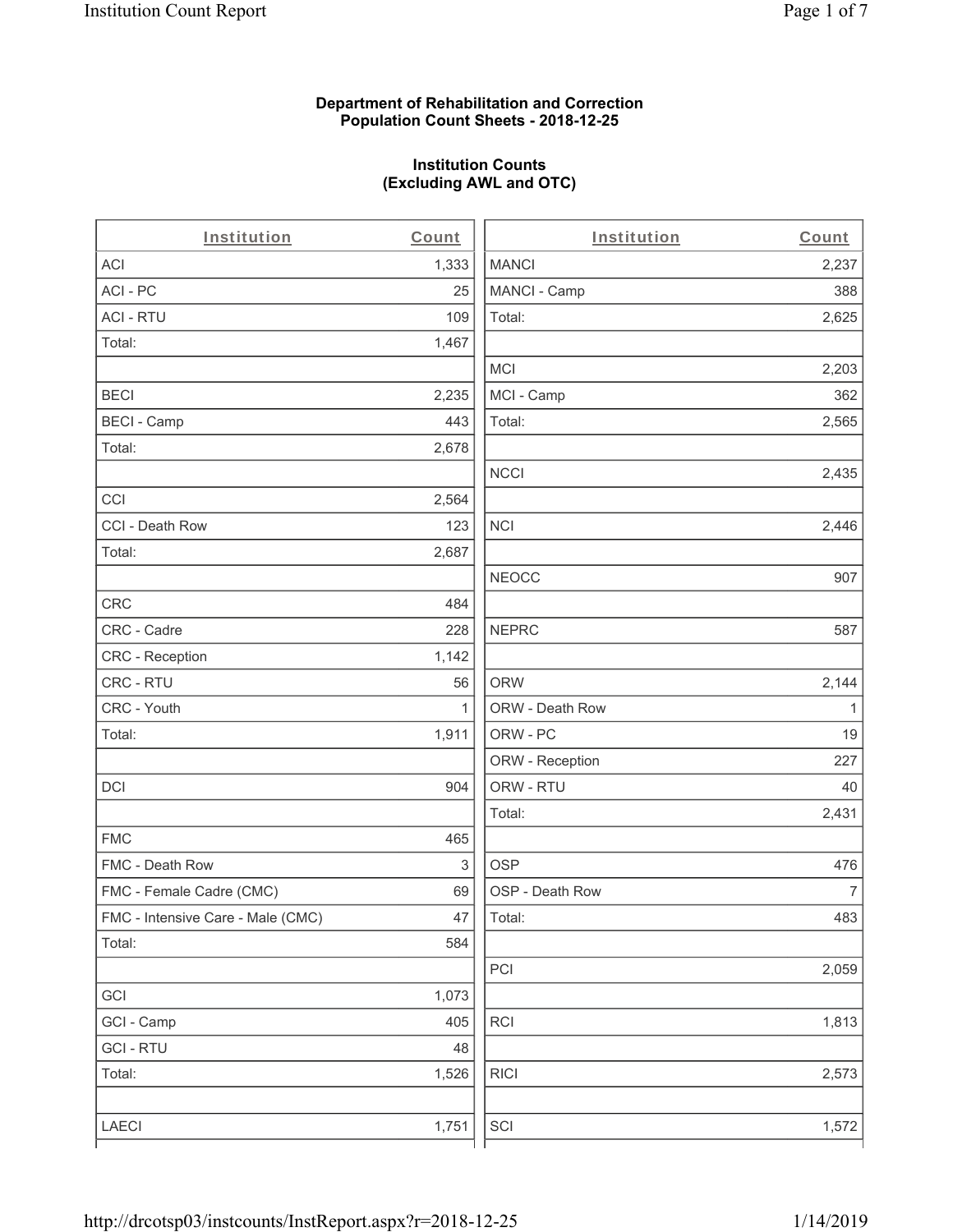| <b>LECI</b>              | 2,225 | <b>SOCF</b>      | 1,258                              |
|--------------------------|-------|------------------|------------------------------------|
| LECI - Camp              | 163   | SOCF - RTU       | 52                                 |
| Total:                   | 2,388 | Total:           | 1,310                              |
|                          |       |                  |                                    |
| <b>LOCI</b>              | 2,256 | <b>TCI</b>       | 943                                |
|                          |       | TCI - Camp       | 441                                |
| LORCI                    | 292   | Total:           | 1,384                              |
| LORCI - Cadre            | 126   |                  |                                    |
| <b>LORCI - Reception</b> | 953   | <b>TOCI</b>      | 714                                |
| Total:                   | 1,371 | <b>TOCI - PC</b> | 98                                 |
|                          |       | Total:           | 812                                |
| <b>MACI</b>              | 1,002 |                  |                                    |
| MACI - Minimum           | 1,236 | <b>WCI</b>       | 1,309                              |
| Total:                   | 2,238 | WCI - RTU        | 28                                 |
|                          |       | Total:           | 1,337                              |
|                          |       |                  |                                    |
|                          |       |                  | <b>Total Population:</b><br>49,100 |

#### **Male Population by Security Level (Include AWL and Exclude OTC)**  *No data found for this section for the date provided. [R]*

# **Female Population by Institution (Include AWL and Exclude OTC)**

| Institution              |                     | Body  | AWL         | $(-OTC)$ | Total |
|--------------------------|---------------------|-------|-------------|----------|-------|
| <b>DCI</b>               |                     | 904   |             | 3        | 908   |
| <b>FMC</b>               |                     | 16    | 4           | 2        | 18    |
| FMC - Female Cadre (CMC) |                     | 69    |             |          | 69    |
| <b>NEPRC</b>             |                     | 587   | 18          | 6        | 599   |
| <b>ORW</b>               |                     | 2,143 | 43          | 29       | 2,157 |
| <b>ORW - Death Row</b>   |                     |       | $\mathbf 0$ | 0        |       |
| ORW - PC                 |                     | 19    | $\Omega$    |          | 19    |
| ORW - Reception          |                     | 227   | 7           | 6        | 228   |
| ORW - RTU                |                     | 40    | $\Omega$    | 0        | 40    |
|                          | <b>Total Female</b> | 4,006 | 80          | 47       | 4,039 |

# **Male Population by Institution: Security Level 5 and E (Include AWL and Exclude OTC)**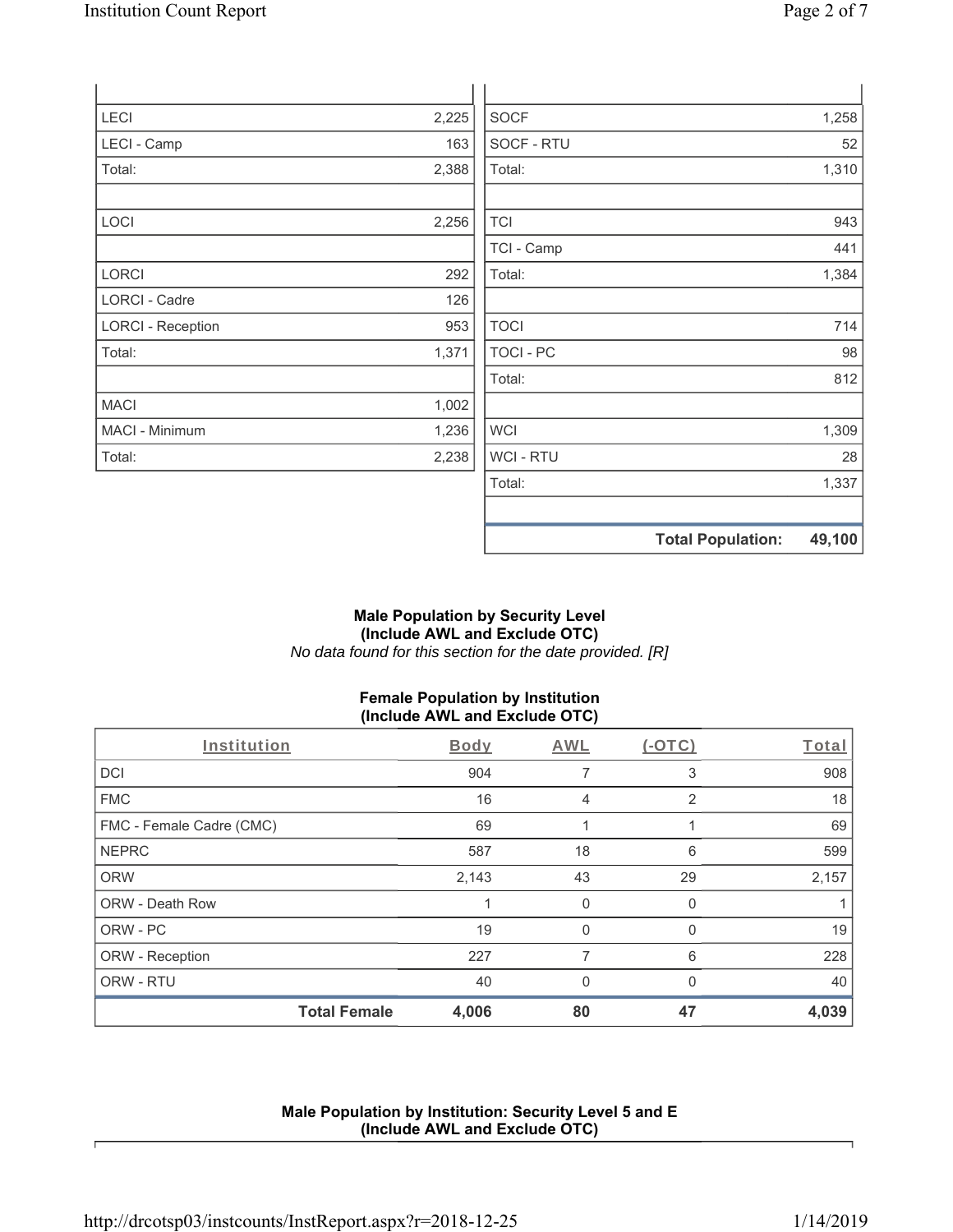| Institution      |                      | Body             | <b>AWL</b>          | $(-OTC)$            | Total            |
|------------------|----------------------|------------------|---------------------|---------------------|------------------|
| ACI              |                      | $\,6$            | $\mathsf{O}\xspace$ | $\mathsf 0$         | $\,6\,$          |
| CCI              |                      | $\mathbf{1}$     | $\mathsf{O}\xspace$ | $\mathsf{O}\xspace$ | $\mathbf{1}$     |
| CRC              |                      | $\boldsymbol{9}$ | $\mathsf{O}$        | $\mathsf{O}\xspace$ | $\boldsymbol{9}$ |
| CRC - Reception  |                      | $\mathfrak{S}$   | $\mathsf{O}$        | $\mathsf{O}\xspace$ | $\sqrt{3}$       |
| CRC - RTU        |                      | 8                | $\mathsf{O}\xspace$ | $\mathsf 0$         | $\,8\,$          |
| <b>FMC</b>       |                      | $\mathbf{1}$     | $\mathsf{O}\xspace$ | $\mathsf{O}\xspace$ | $\mathbf{1}$     |
| GCI              |                      | $\overline{2}$   | $\pmb{0}$           | $\mathsf{O}\xspace$ | $\sqrt{2}$       |
| LAECI            |                      | $\mathfrak{S}$   | $\mathsf{O}$        | $\mathsf{O}\xspace$ | $\mathfrak{S}$   |
| LECI             |                      | 22               | $\mathsf{O}$        | $\mathsf{O}\xspace$ | 22               |
| LOCI             |                      | $\mathbf{1}$     | $\mathsf{O}$        | $\mathsf{O}\xspace$ | $\mathbf{1}$     |
| LORCI            |                      | $\boldsymbol{9}$ | $\mathbf{1}$        | $\mathbf{1}$        | $\boldsymbol{9}$ |
| <b>MACI</b>      |                      | 33               | $\mathsf{O}\xspace$ | $\mathsf{O}\xspace$ | 33               |
| <b>MANCI</b>     |                      | 14               | $\mathbf{1}$        | $\mathbf{1}$        | 14               |
| MCI              |                      | $\mathfrak{S}$   | $\mathbf 0$         | $\mathsf{O}\xspace$ | $\sqrt{3}$       |
| <b>NEOCC</b>     |                      | 23               | $\mathsf{O}\xspace$ | $\mathsf{O}\xspace$ | 23               |
| <b>OSP</b>       |                      | 425              | $\sqrt{2}$          | $\overline{2}$      | 425              |
| RCI              |                      | 23               | $\mathsf{O}\xspace$ | $\mathsf{O}\xspace$ | 23               |
| <b>RICI</b>      |                      | $\overline{2}$   | $\mathsf{O}\xspace$ | $\mathsf{O}\xspace$ | $\overline{2}$   |
| SOCF             |                      | 478              | $\,6\,$             | $\,6\,$             | 478              |
| <b>TCI</b>       |                      | $\overline{4}$   | $\mathsf{O}\xspace$ | $\mathsf{O}\xspace$ | $\overline{4}$   |
| <b>TOCI</b>      |                      | 88               | $\mathbf 1$         | $\mathsf{O}\xspace$ | 89               |
| <b>TOCI - PC</b> |                      | $\mathbf{1}$     | $\mathsf{O}\xspace$ | $\mathsf{O}\xspace$ | $\mathbf{1}$     |
| WCI              |                      | $\,$ 6 $\,$      | $\mathbf{1}$        | $\mathbf{1}$        | $\,6$            |
| WCI - RTU        |                      | $\,8\,$          | $\mathsf{O}\xspace$ | $\mathsf{O}\xspace$ | $\,8\,$          |
|                  | <b>Total Level 5</b> | 1,173            | 12                  | 11                  | 1,174            |

### **Male Population by Institution: Security Level 4 (Include AWL and Exclude OTC)**

| Institution                       | Body | <b>AWL</b> | $(-OTC)$ | Total |
|-----------------------------------|------|------------|----------|-------|
| <b>ACI</b>                        | 4    |            | 0        |       |
| CRC                               | 17   |            | 0        | 17    |
| CRC - Reception                   | 11   |            | 0        |       |
| CRC - RTU                         | 11   |            |          |       |
| <b>FMC</b>                        | 3    |            | O        |       |
| FMC - Intensive Care - Male (CMC) |      |            | O        |       |
| <b>LECI</b>                       | 10   |            |          | 10    |
| LOCI                              | 0    | 5          | 5        |       |
| <b>LORCI</b>                      | 6    | 2          | 2        | ิค    |
| <b>LORCI - Reception</b>          | っ    |            |          | 2     |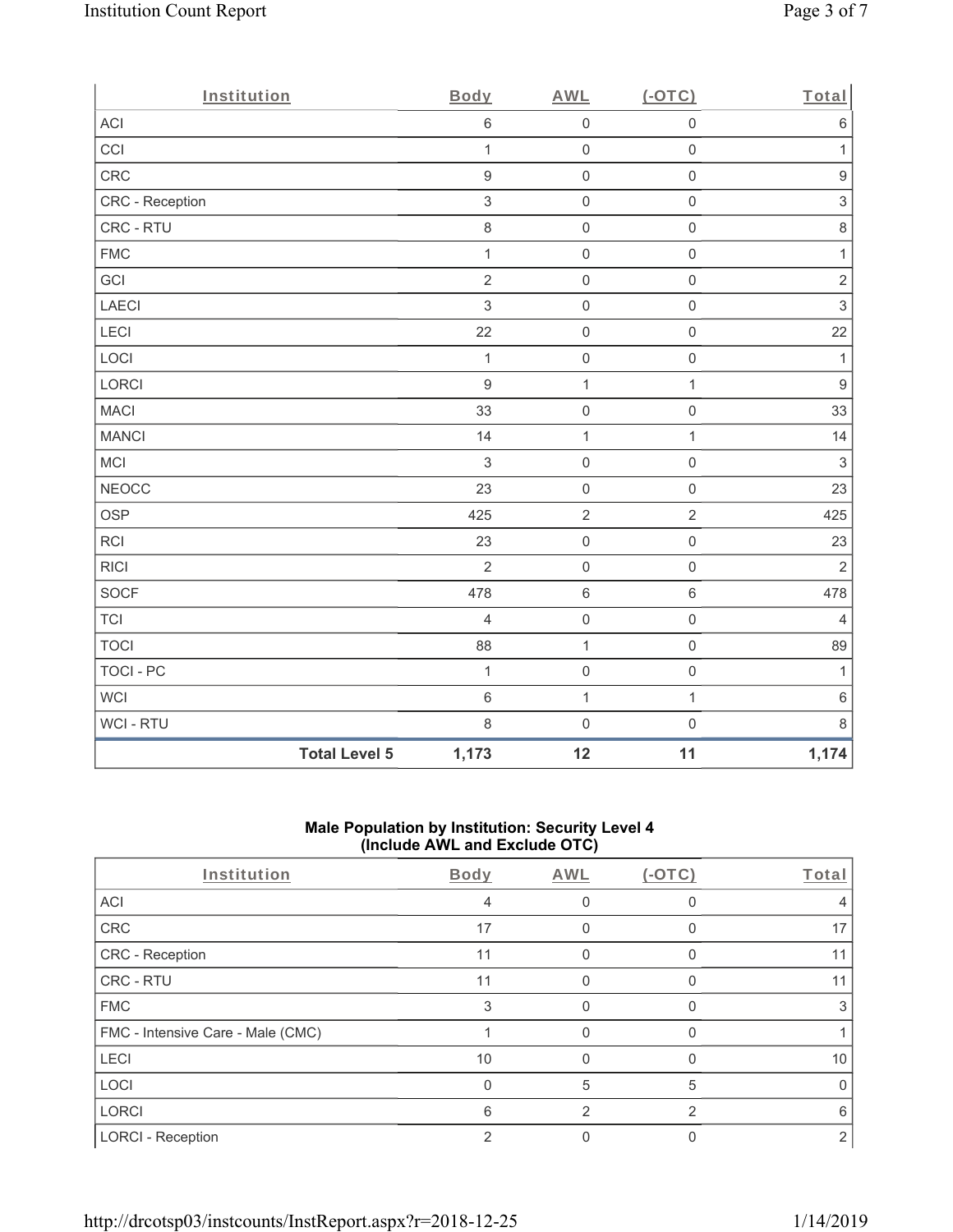| <b>MACI</b>      |                      | 35      | $\mathbf 0$ | $\Omega$       | 35             |
|------------------|----------------------|---------|-------------|----------------|----------------|
| <b>MANCI</b>     |                      | $\,8\,$ |             |                | 8              |
| <b>NEOCC</b>     |                      | 4       | $\mathbf 0$ | $\Omega$       | 4              |
| OSP              |                      | 22      | $\mathbf 0$ | $\mathbf 0$    | 22             |
| PCI              |                      |         | $\mathbf 0$ | $\Omega$       |                |
| RCI              |                      | 5       | $\mathbf 0$ | $\Omega$       | 5              |
| SOCF             |                      | 776     | 3           | $\overline{2}$ | 777            |
| SOCF - RTU       |                      | 52      | $\mathbf 0$ | $\Omega$       | 52             |
| <b>TCI</b>       |                      | 2       | $\mathbf 0$ | $\mathbf 0$    | $\overline{2}$ |
| <b>TOCI</b>      |                      | 614     |             | $\Omega$       | 615            |
| <b>TOCI - PC</b> |                      | 22      | $\mathbf 0$ | $\Omega$       | 22             |
| <b>WCI</b>       |                      | 29      | $\mathbf 0$ | $\mathbf 0$    | 29             |
| WCI - RTU        |                      | 4       | $\Omega$    | $\Omega$       | 4              |
|                  | <b>Total Level 4</b> | 1,639   | 12          | 10             | 1,641          |

## **Male Population by Institution: Security Level 3 (Include AWL and Exclude OTC)**

| Institution                       | <b>Body</b>    | <b>AWL</b>          | $(-OTC)$            | Total          |
|-----------------------------------|----------------|---------------------|---------------------|----------------|
| <b>ACI</b>                        | 16             | $\mathsf{O}\xspace$ | $\mathsf{O}\xspace$ | 16             |
| <b>BECI</b>                       | $\overline{2}$ | $\mathsf{O}\xspace$ | $\mathbf 0$         | $\overline{2}$ |
| <b>CRC</b>                        | 152            | $\overline{7}$      | $\overline{7}$      | 152            |
| CRC - Cadre                       | 117            | $\mathsf{O}\xspace$ | $\mathsf{O}\xspace$ | 117            |
| <b>CRC</b> - Reception            | 748            | 16                  | 15                  | 749            |
| CRC - RTU                         | 35             | $\mathsf{O}\xspace$ | $\mathsf{O}\xspace$ | 35             |
| <b>FMC</b>                        | 11             | $\mathbf{1}$        | $\mathbf 0$         | 12             |
| FMC - Intensive Care - Male (CMC) | $\mathfrak{S}$ | $\mathsf{O}\xspace$ | $\mathsf{O}\xspace$ | $\sqrt{3}$     |
| <b>LAECI</b>                      | $\mathbf{1}$   | $\mathbf 0$         | $\mathbf 0$         | $\mathbf{1}$   |
| LECI                              | 2,190          | 15                  | 11                  | 2,194          |
| LOCI                              | $\overline{2}$ | $\boldsymbol{0}$    | $\mathbf 0$         | $\overline{2}$ |
| LORCI                             | 115            | 32                  | 32                  | 115            |
| LORCI - Cadre                     | 11             | $\mathbf 0$         | $\mathsf 0$         | 11             |
| <b>LORCI - Reception</b>          | 666            | $\overline{2}$      | $\mathbf{1}$        | 667            |
| <b>MACI</b>                       | 848            | 4                   | 1                   | 851            |
| <b>MANCI</b>                      | 2,172          | 30                  | 18                  | 2,184          |
| <b>NCCI</b>                       | 10             | $\mathbf 0$         | $\mathbf 0$         | 10             |
| <b>NCI</b>                        | $\mathfrak{S}$ | $\mathsf{O}\xspace$ | $\mathsf{O}\xspace$ | $\sqrt{3}$     |
| <b>NEOCC</b>                      | 880            | $\,8\,$             | $\overline{5}$      | 883            |
| <b>OSP</b>                        | 6              | $\mathsf{O}\xspace$ | $\mathsf{O}\xspace$ | $\,6\,$        |
| PCI                               | 34             | $\mathbf 1$         | $\mathsf{O}\xspace$ | 35             |
| <b>RCI</b>                        | 1,652          | 16                  | 14                  | 1,654          |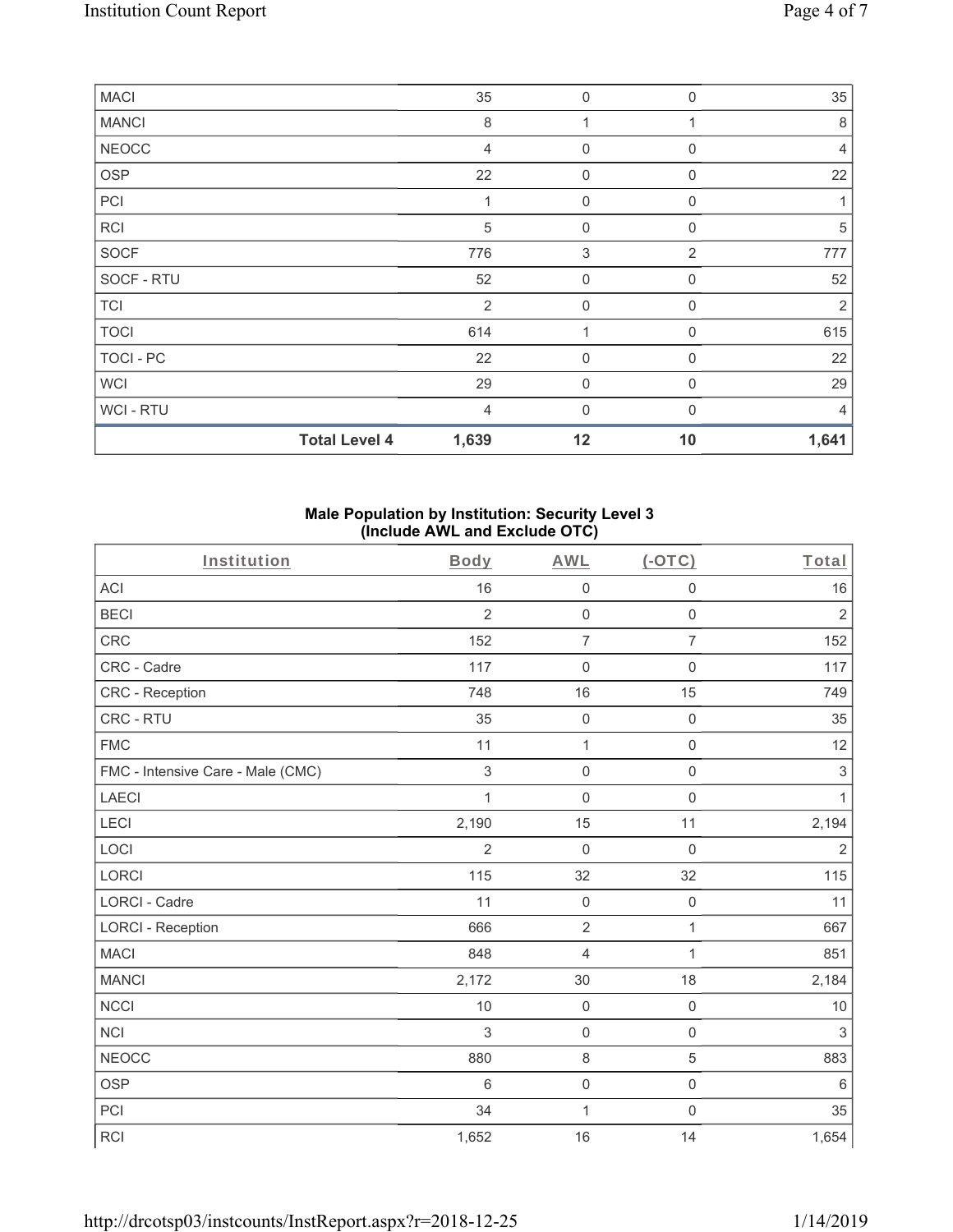| <b>RICI</b> |                      | 4      | 0        | 0   | $\overline{4}$ |
|-------------|----------------------|--------|----------|-----|----------------|
| SCI         |                      | 2      | 0        |     | 2              |
| SOCF        |                      | 2      | 0        | 0   | 2              |
| <b>TCI</b>  |                      | 892    | 10       | 8   | 894            |
| TCI - Camp  |                      |        | 0        |     |                |
| <b>TOCI</b> |                      | 11     |          |     | 11             |
| TOCI - PC   |                      | 71     | 0        | 0   | 71             |
| <b>WCI</b>  |                      | 1,268  | 12       | 12  | 1,268          |
| WCI-RTU     |                      | 14     | $\Omega$ | U   | 14             |
|             | <b>Total Level 3</b> | 11,939 | 155      | 125 | 11,969         |

#### **Male Population by Institution: Security Level 2 (Include AWL and Exclude OTC)**

| Institution                       | Body           | <b>AWL</b>          | $(-OTC)$         | Total          |
|-----------------------------------|----------------|---------------------|------------------|----------------|
| <b>ACI</b>                        | 726            | $\mathbf 5$         | 3                | 728            |
| ACI-PC                            | 17             | $\mathsf{O}\xspace$ | $\mathbf 0$      | 17             |
| <b>ACI - RTU</b>                  | 79             | $\mathbf 0$         | $\mathbf 0$      | 79             |
| <b>BECI</b>                       | 1,479          | 10                  | $6\phantom{1}$   | 1,483          |
| CCI                               | 2,020          | 18                  | 15               | 2,023          |
| <b>CRC</b>                        | 157            | $\overline{4}$      | $\overline{4}$   | 157            |
| CRC - Cadre                       | 107            | $\mathsf 0$         | $\mathsf 0$      | 107            |
| CRC - Reception                   | 269            | 11                  | $\boldsymbol{9}$ | 271            |
| CRC - Youth                       | $\mathbf{1}$   | $\mathsf 0$         | $\mathbf 0$      | $\mathbf{1}$   |
| <b>FMC</b>                        | 21             | $\mathbf{1}$        | $\mathbf 0$      | 22             |
| FMC - Intensive Care - Male (CMC) | 13             | $\mathsf 0$         | $\mathbf 0$      | 13             |
| GCI                               | 378            | $\overline{7}$      | $\,$ 3 $\,$      | 382            |
| <b>GCI-RTU</b>                    | 38             | $\mathbf{1}$        | $\mathbf 0$      | 39             |
| <b>LAECI</b>                      | 1,115          | 27                  | 23               | 1,119          |
| <b>LECI</b>                       | 1              | $\mathsf{O}\xspace$ | $\mathbf 0$      | 1              |
| LOCI                              | 1,213          | $\sqrt{5}$          | $\sqrt{5}$       | 1,213          |
| LORCI                             | 125            | 24                  | 22               | 127            |
| LORCI - Cadre                     | 108            | $\mathsf 0$         | $\mathbf 0$      | 108            |
| <b>LORCI - Reception</b>          | 202            | $\,$ 3 $\,$         | $\overline{2}$   | 203            |
| <b>MACI</b>                       | 86             | $\overline{2}$      | $\overline{2}$   | 86             |
| <b>MANCI</b>                      | $\overline{2}$ | $\mathbf{1}$        | 1                | $\overline{2}$ |
| <b>MCI</b>                        | 1,611          | 18                  | 10               | 1,619          |
| MCI - Camp                        | $\mathbf{1}$   | $\mathsf{O}\xspace$ | $\mathbf 0$      | 1              |
| <b>NCCI</b>                       | 1,195          | 11                  | $\overline{7}$   | 1,199          |
| <b>NCI</b>                        | 1,621          | 22                  | 19               | 1,624          |
| PCI                               | 915            | 17                  | $\,8\,$          | 924            |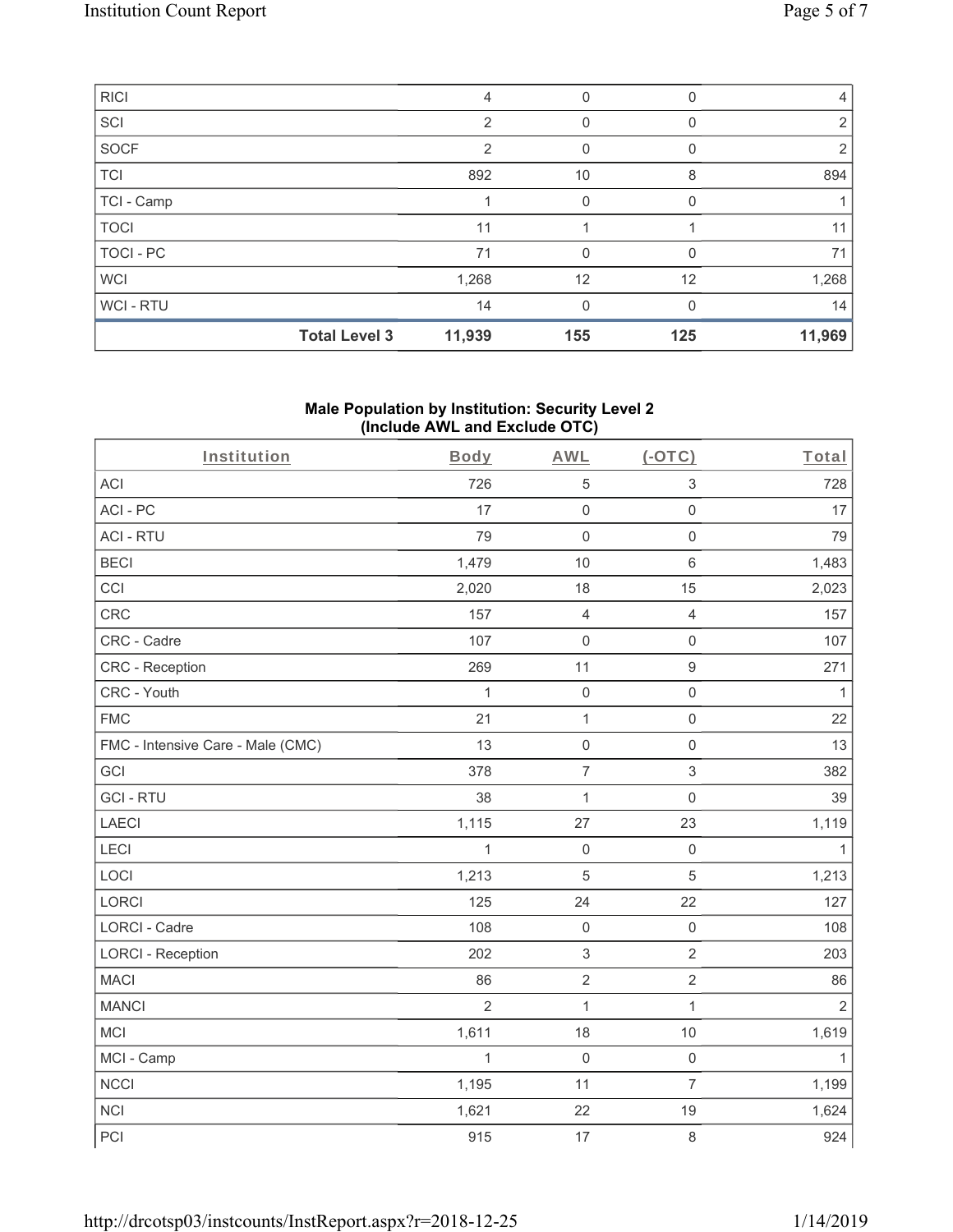| RCI        |                      | 132    |     |     | 132    |
|------------|----------------------|--------|-----|-----|--------|
| RICI       |                      | 1,451  | 18  | 13  | 1,456  |
| SCI        |                      | 999    | 3   |     | 1,000  |
| SOCF       |                      |        |     |     |        |
| TCI        |                      | З      |     |     |        |
| TOCI - PC  |                      |        |     |     | 4      |
| <b>WCI</b> |                      | 5      |     |     | 5      |
|            | <b>Total Level 2</b> | 16,095 | 208 | 154 | 16,149 |

#### **Male Population by Institution: Security Level 1 (Include AWL and Exclude OTC)**

| Institution                       | Body           | <b>AWL</b>          | $(-OTC)$                  | Total          |
|-----------------------------------|----------------|---------------------|---------------------------|----------------|
| <b>ACI</b>                        | 581            | $\mathbf 5$         | 1                         | 585            |
| ACI-PC                            | 8              | $\mathsf{O}\xspace$ | $\mathsf{O}\xspace$       | $\,8\,$        |
| <b>ACI - RTU</b>                  | 30             | $\mathsf{O}\xspace$ | $\mathsf{O}\xspace$       | 30             |
| <b>BECI</b>                       | 752            | $\,8\,$             | $\sqrt{2}$                | 758            |
| <b>BECI - Camp</b>                | 443            | $\mathsf{O}\xspace$ | $\mathsf{O}\xspace$       | 443            |
| CCI                               | 542            | $\sqrt{2}$          | $\mathsf 0$               | 544            |
| CRC                               | 86             | 3                   | $\sqrt{3}$                | 86             |
| CRC - Cadre                       | $\overline{4}$ | $\boldsymbol{0}$    | $\mathsf{O}\xspace$       | $\overline{4}$ |
| CRC - Reception                   | 107            | $\overline{4}$      | 3                         | 108            |
| CRC - RTU                         | $\overline{2}$ | $\mathsf{O}\xspace$ | $\mathsf{O}\xspace$       | $\sqrt{2}$     |
| <b>FMC</b>                        | 413            | $\overline{7}$      | $\overline{2}$            | 418            |
| FMC - Intensive Care - Male (CMC) | 30             | 0                   | $\mathsf{O}\xspace$       | 30             |
| GCI                               | 693            | 6                   | $\ensuremath{\mathsf{3}}$ | 696            |
| GCI - Camp                        | 405            | $\mathbf{1}$        | $\mathsf{O}\xspace$       | 406            |
| <b>GCI-RTU</b>                    | 10             | $\mathsf{O}\xspace$ | $\mathsf 0$               | 10             |
| LAECI                             | 632            | 13                  | $\,6\,$                   | 639            |
| LECI                              | $\overline{2}$ | $\mathfrak{S}$      | $\overline{2}$            | $\sqrt{3}$     |
| LECI - Camp                       | 163            | $\mathbf{1}$        | $\mathbf{1}$              | 163            |
| LOCI                              | 1,040          | 6                   | $\overline{2}$            | 1,044          |
| LORCI                             | 37             | $\boldsymbol{9}$    | $\,8\,$                   | 38             |
| <b>LORCI - Cadre</b>              | $\overline{7}$ | $\mathbf 0$         | $\mathsf{O}\xspace$       | $\overline{7}$ |
| <b>LORCI - Reception</b>          | 82             | $\mathbf{1}$        | $\mathbf{1}$              | 82             |
| MACI - Minimum                    | 1,236          | 13                  | $\,6\,$                   | 1,243          |
| <b>MANCI</b>                      | 41             | $\,8\,$             | $\sqrt{2}$                | 47             |
| MANCI - Camp                      | 388            | $\mathsf{O}\xspace$ | $\mathsf{O}\xspace$       | 388            |
| <b>MCI</b>                        | 589            | 6                   | $\mathfrak{S}$            | 592            |
| MCI - Camp                        | 361            | $\mathsf{O}\xspace$ | $\mathsf{O}\xspace$       | 361            |
| <b>NCCI</b>                       | 1,229          | $\overline{4}$      | $\mathbf{1}$              | 1,232          |